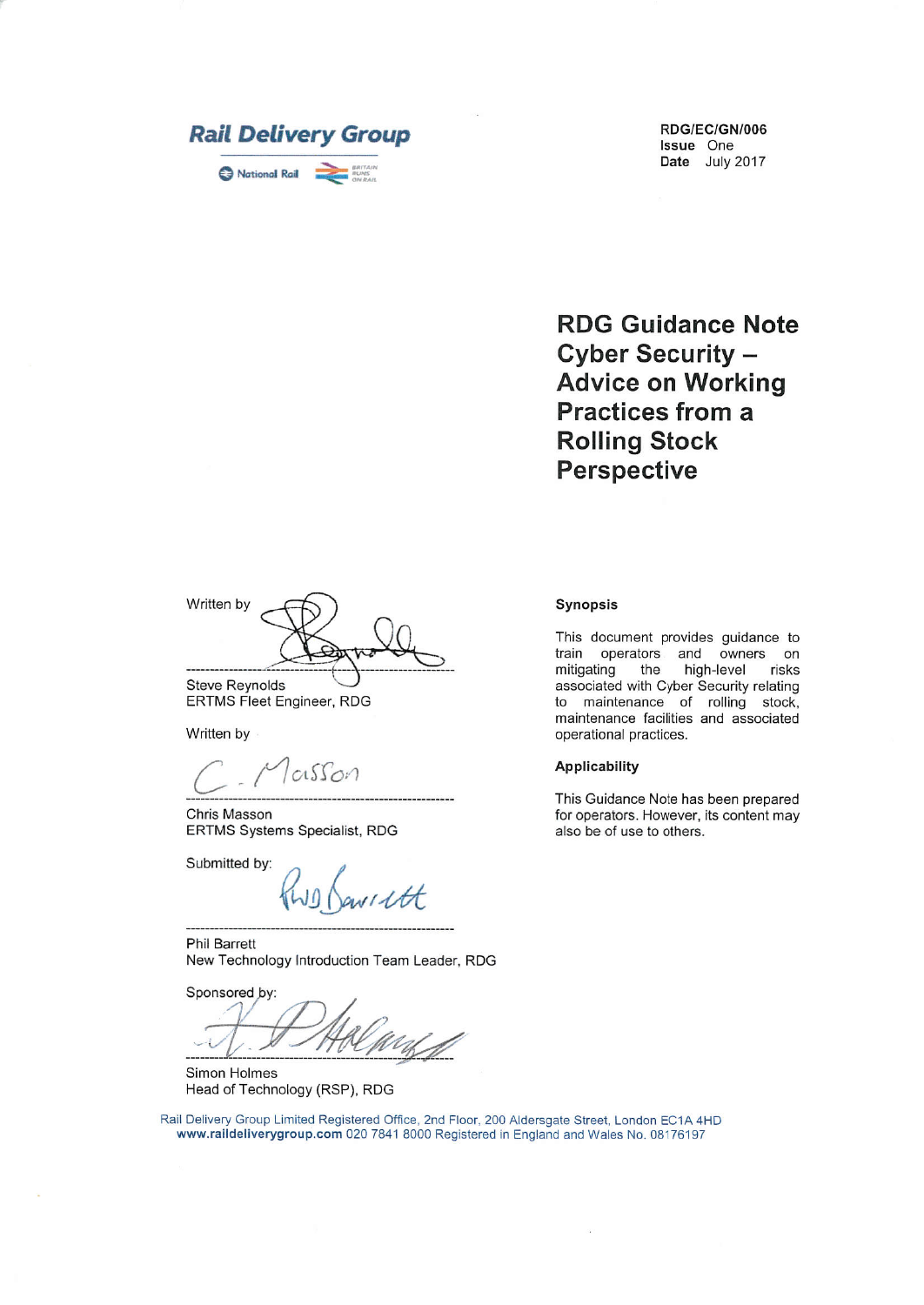## **Issue record**

| <b>Issue</b> | <b>Date</b>      | <b>Comments</b> |
|--------------|------------------|-----------------|
| <b>One</b>   | <b>July 2017</b> | First issue     |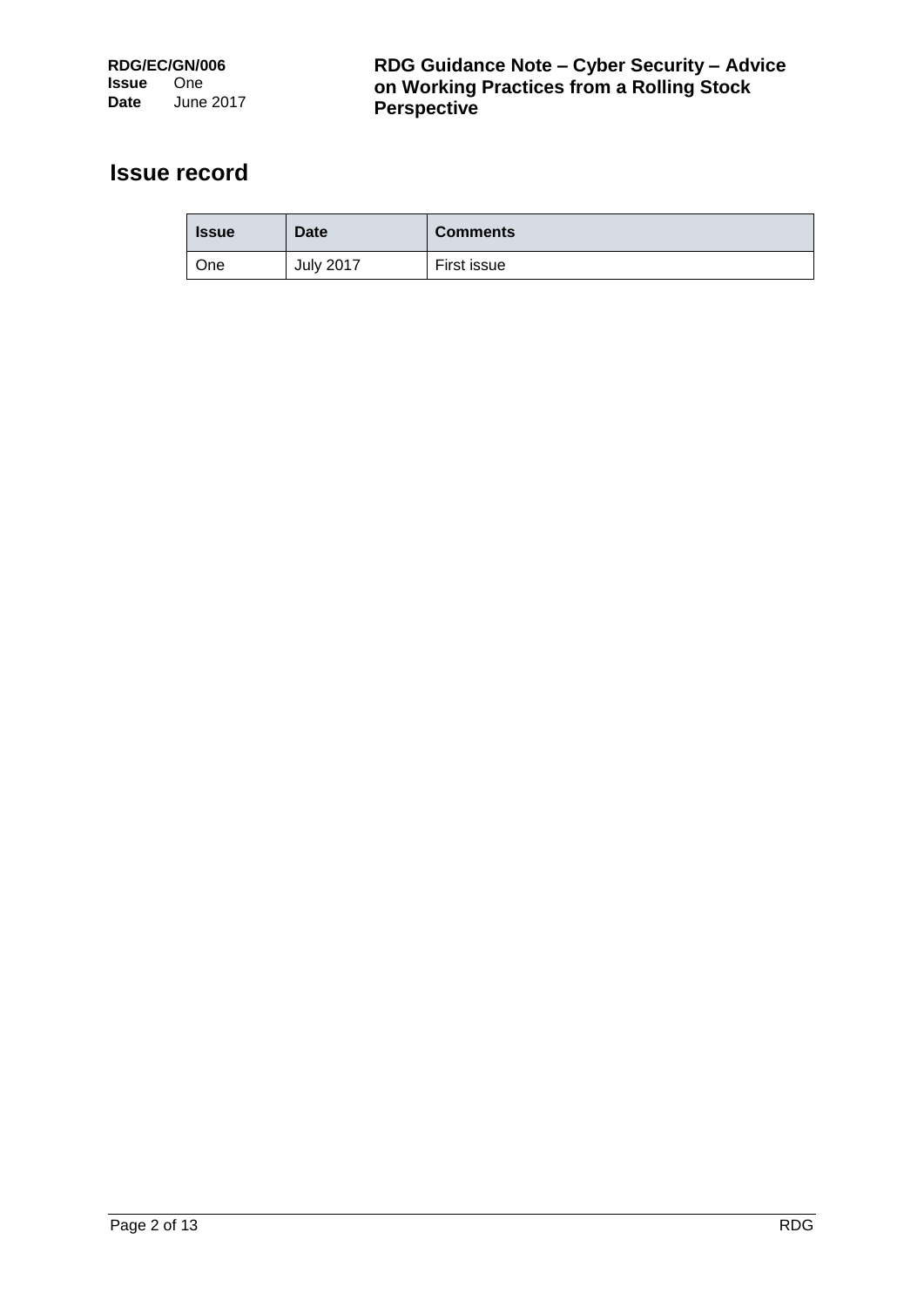# **Contents**

| 1.1 |  |  |  |
|-----|--|--|--|
| 1.2 |  |  |  |
| 1.3 |  |  |  |
|     |  |  |  |
| 2.1 |  |  |  |
| 2.2 |  |  |  |
|     |  |  |  |
| 3.1 |  |  |  |
| 3.2 |  |  |  |
|     |  |  |  |
| 4.1 |  |  |  |
| 4.2 |  |  |  |
| 4.3 |  |  |  |
|     |  |  |  |
|     |  |  |  |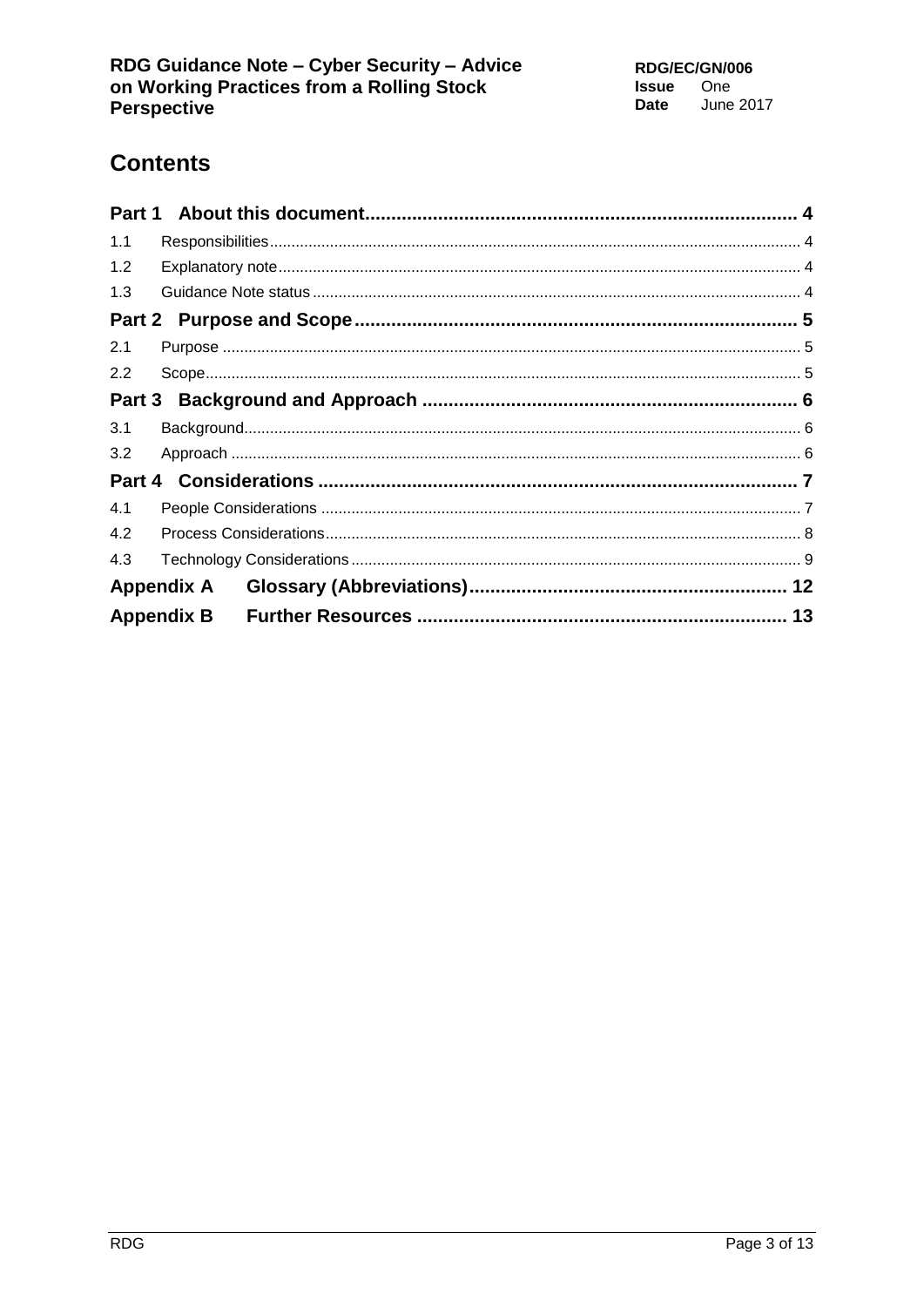## <span id="page-3-0"></span>**Part 1 About this document**

### <span id="page-3-1"></span>**1.1 Responsibilities**

1.1.1 Copies of this Guidance Note should be distributed by RDG members to persons within their respective organisations for whom its content is relevant.

### <span id="page-3-2"></span>**1.2 Explanatory note**

- 1.2.1 RDG produces Guidance Notes for the information of its members. RDG is not a regulatory body and compliance with RDG Guidance Notes is not mandatory.
- 1.2.2 RDG Guidance Notes are intended to reflect good practice. RDG members are recommended to evaluate the guidance against their own arrangements in a structured and systematic way. Some or all parts of the guidance may not be appropriate to their operations. It is recommended that this process of evaluation and any subsequent decision to adopt (or not to adopt) elements of the guidance should be documented.

#### <span id="page-3-3"></span>**1.3 Guidance Note status**

1.3.1 This document is not intended to create legally binding obligations between railway duty holders. This note is provided for guidance only.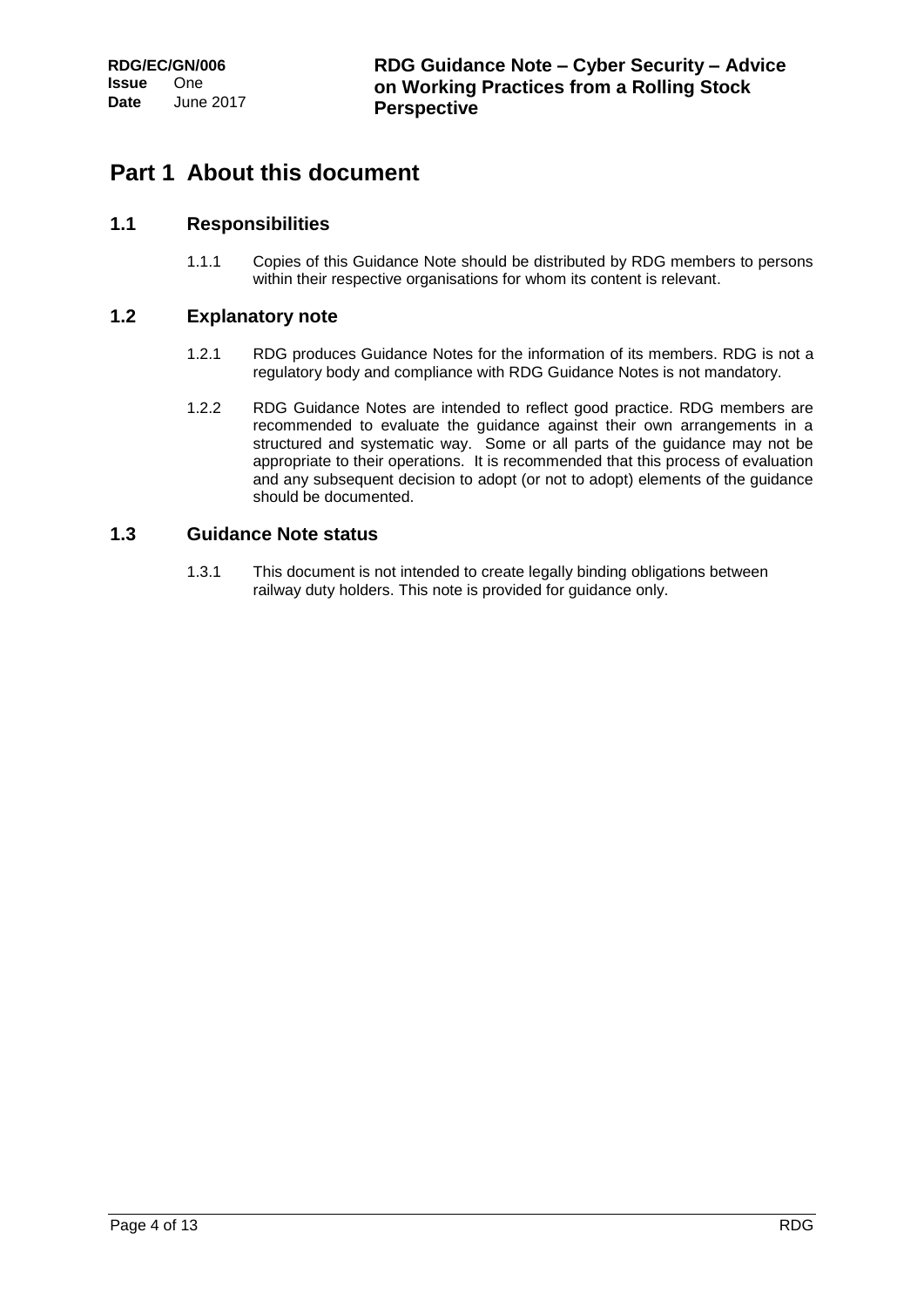## <span id="page-4-0"></span>**Part 2 Purpose and Scope**

### <span id="page-4-1"></span>**2.1 Purpose**

- 2.1.1 Cyber Crime is an ever-increasing problem for the industry. The transport industry is part of the UK's Critical National Infrastructure (CNI) and therefore is an attractive target for hackers and is potentially vulnerable to cyber threats. This document is intended to provide practical advice for operators and owners of rolling stock to help them address this risk as part of their overall security assurance risk assessment.
- 2.1.2 The railway industry has become more reliant on digital technologies, computer systems and wireless networks. The industry has seen a growing interest in the field of Cyber Security, and what action is needed to protect assets and operations from Cyber Incidents. These incidents could be either malicious, where persons deliberately try to access information which they should not have access to, or accidental, when people misuse a system or pass on a virus or enter incorrect data. Whether deliberate or accidental, the result of such an incident is most likely to cause delay and disruption to the rail network and could provide the person concerned with a commercial benefit, at worst putting our staff and customers at risk of harm. The industry is working to mitigate this risk.
- 2.1.3 This Guidance Note is designed to complement existing tools and provide generic practical advice for operators and owners of rolling stock, to help them understand what they need to do about Cyber Security risks in their day to day business.
- 2.1.4 This guidance is not exhaustive and is not intended to replace any formal approach to:
	- Delivering the Rail Cyber Security Strategy,
	- Meeting the EU's Network and Information Security (NIS) Directive,
	- Implementing the UK's National Rail Security Programme, when available,
	- Implementing other industry or government advice or regulations.
- 2.1.5 It should be considered alongside train operators own arrangements in a structured and systematic way, including any prevailing adoption of related standards, such as:
	- Information Security Management: ISO 27001 & ISO 27002,
	- Cyber Essentials Certification (UK Government Endorsed),
	- Industrial Automation and Control Systems Security: ISA/IEC 62443,
	- European General Data Protection Regulation (GDPR).

#### <span id="page-4-2"></span>**2.2 Scope**

2.2.1 This Guidance Note has been produced for the benefit of rolling stock operators and owners. It provides some common recommendations for managing Cyber Security risks and should be considered for the operation of new and existing rolling stock and associated facilities.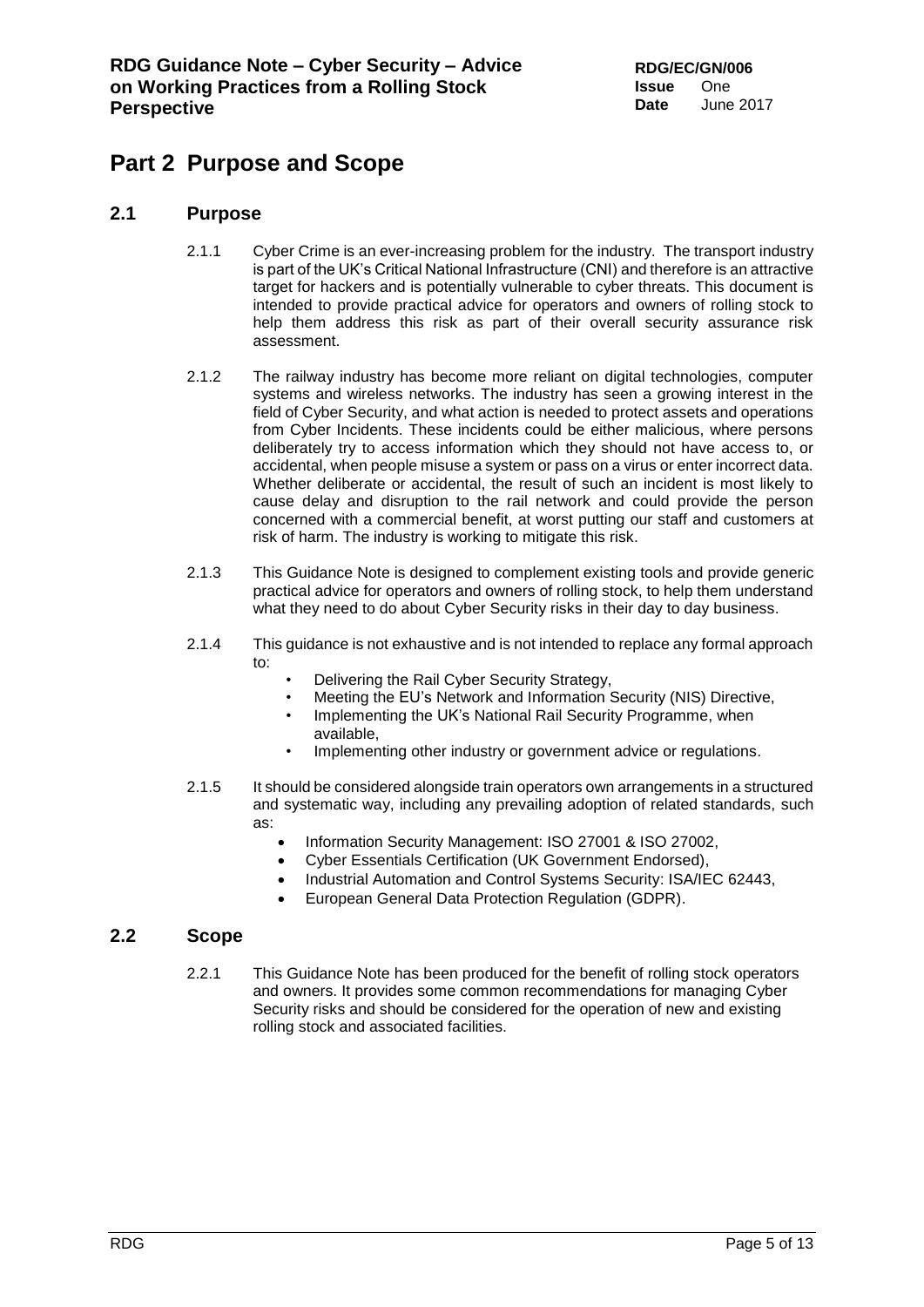## <span id="page-5-0"></span>**Part 3 Background and Approach**

### <span id="page-5-1"></span>**3.1 Background**

- 3.1.1 RSSB have developed a Rail Cyber Security Strategy for the industry, which has been passed to the Rail Delivery Group (RDG) for delivery. In addition, RDG have developed a cyber maturity model in the form of a Self Assessment Questionnaire (SAQ) to help the industry and its suppliers to identify concerns that need to be addressed. Network Rail (NR) has gone a stage further and are developing a detailed risk assessment process to undertake analysis of railway assets. This process is known as the Security Assurance Framework (SAF) and will allow individual Duty Holders to assess their security risks.
- 3.1.2 Cyber Security discussions have been held at a high level within the Digital Railway programme through the Cyber-Security Steering Group (CSSG). As there was confusion about what action the train operators fleet engineers needed to take, it was decided to implement a sub-group work stream to answer the operators question 'what do we actually need to do?'. A workshop was held with a selection of operator rolling stock representatives to try and identify the specific Cyber Security issues that could affect traction and rolling stock engineering, including the depot environment.

### <span id="page-5-2"></span>**3.2 Approach**

- 3.2.1 Workshop attendees were supplied with six worksheets split into separate subject areas. These were designed to capture some early thoughts on the issues they thought were relevant. The responses were used to find common areas and steer the conversation on the day.
- 3.2.2 Notes taken during the workshop were consolidated into a draft document and arranged in a format similar to a risk log. This was subsequently provided to the Digital Railway Cyber Security Subject Matter Experts (SME's) to analyse and provide guidance based on the information provided by operators, and their current cyber security concerns.
- 3.2.3 The objective of this work stream was to produce a set of recommendations that can be used by all train owners and operators, to improve their understanding of ERTMS cyber security risks in the traction and rolling stock environment and to provide guidance as to how risks can be mitigated. This document is the final output from this work. As the work stream identified that the risks were not limited to ERTMS, it addresses the subjects of people, process and technology as generic rolling stock cyber security risks, noting that all are a source of vulnerability and therefore an opportunity for improved security.
- 3.2.4 It is important to understand that references to security in this document are not just IT Security but also about the behaviours of people and processes. There is an opportunity, through people, to improve cyber security by adopting a 'cyberaware' culture. Likewise, good processes provide an opportunity to prevent basic security breaches.
- 3.2.5 The raw data generated by the work stream during the process is not included in this document for the purposes of clarity. That information is available as a separate document which details the output of the initial workshop and further work, and can be sent on request by contacting the Rail Delivery Groups New Technology Introduction team.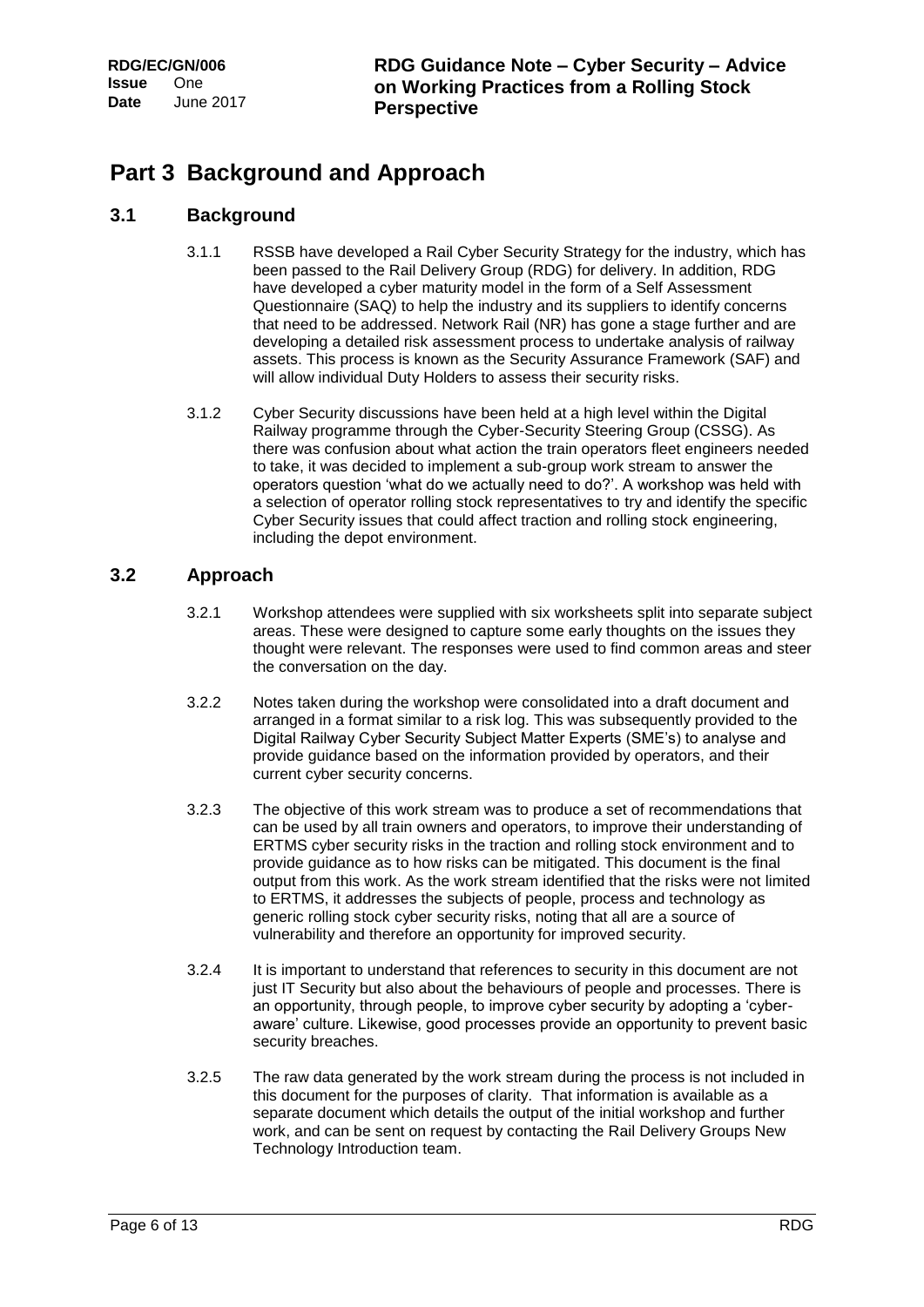## <span id="page-6-0"></span>**Part 4 Considerations**

### <span id="page-6-1"></span>**4.1 People Considerations**

4.1.1 Identify a single point of accountability for the security risk associated with operational assets, in compliance with a suitable security policy. This is often the Finance Director as they also control the corporate risk register and the organisation's insurances.

> *Suggested Action: For security to be effective it is essential that a single person is allocated the accountability to ensure that the correct risks are identified and mitigated. This is sometimes an Information Technology (IT) responsibility, but is best held at board level to ensure it fully supports the people and process aspects of cyber security.*

4.1.2 Develop and document an operational asset security governance model linked to job descriptions, roles and responsibilities for those with access to operational assets, particularly IT and engineering personnel.

> *Suggested Action: Develop a matrix of those Responsible, Accountable, Consulted and Informed (RACI) because it is unlikely that the single point of accountability for cyber security can always undertake and oversee all security activities. Development of a RACI will enable a company to identify all employee responsibilities with respect to maintaining the security of an operator's assets.*

4.1.3 Develop new or revised facility induction security awareness material.

*Suggested Action: Cyber security should be included in site inductions for all new staff and contractors. It should also be considered when facilities and operations are altered in a way that changes their cyber-attack vulnerability/risk.*

4.1.4 Provide targeted training for individuals whose role includes access to operational assets.

> *Suggested Action: All staff who use computer-based devices at facilities that are responsible for operating, maintaining and overhauling rolling stock, should be adequately trained in the correct use of the equipment and software including the implications and prevention of cyber-attack.*

4.1.5 Raise awareness of cyber security pertaining to operational asset information; including the need for data classification, (aligned with an IT policy), the identification of phishing/spear phishing attacks, and the risks associated with unauthorised use of cloud storage facilities or inappropriate use of technology.

> *Suggested Action: All staff who use company IT systems in their role should undertake formal awareness training to enable them to use company IT systems in a secure and responsible manner compliant with company IT policies. This should include but not be limited to:*

- *Raising awareness of the dangers of phishing and spear-phishing email attacks,*
- *Use of confidential data,*
- *The risks associated with using removable media and cloud-based storage,*
- *Appropriate use of IT systems,*
- *Supporting each other in delivering these policies and practises.*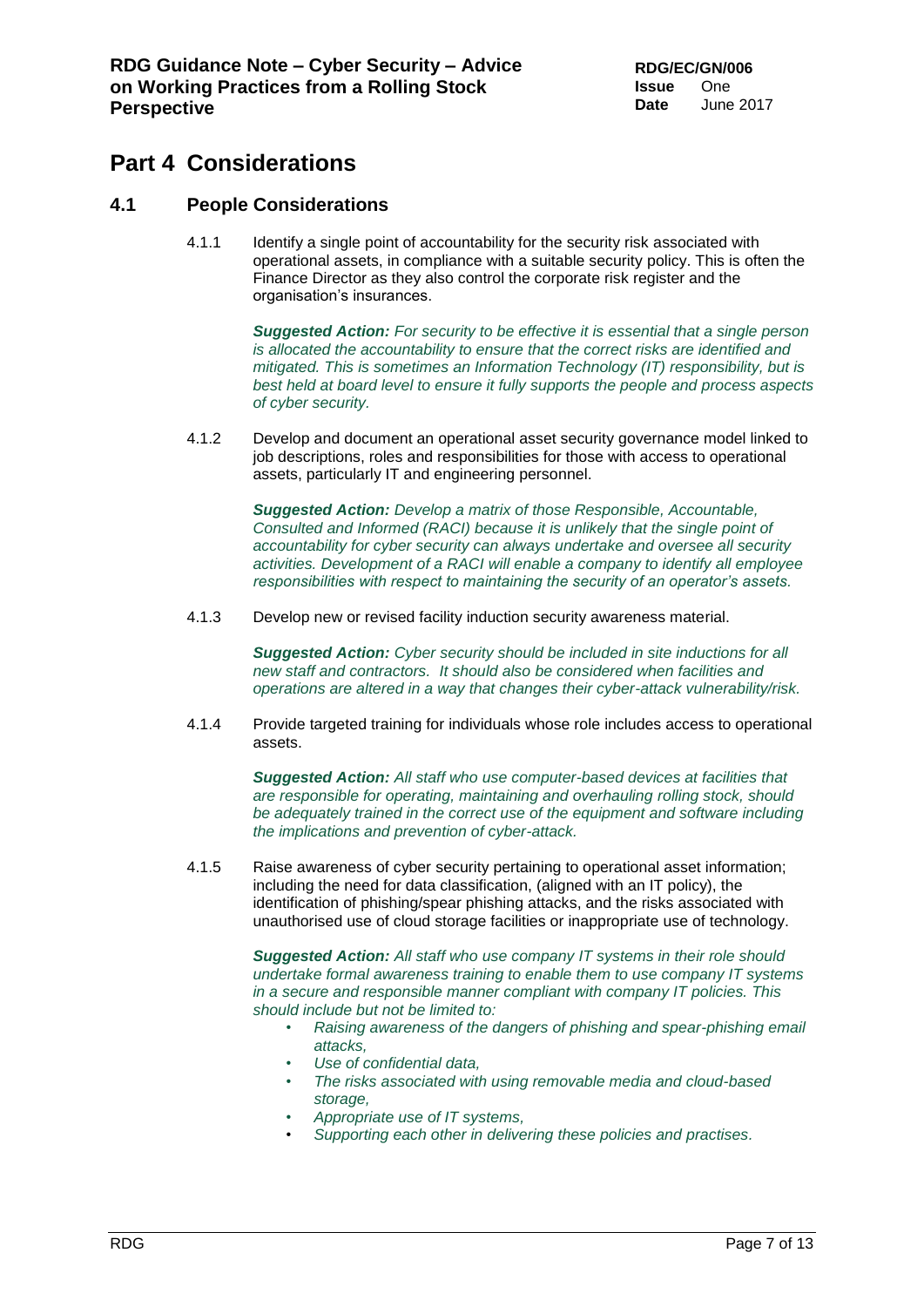### <span id="page-7-0"></span>**4.2 Process Considerations**

4.2.1 Develop a physical security policy that ensures only registered, authorised and trained users are issued with access keys, codes and equipment.

> *Suggested Action: Use of equipment, access codes and access keys (including T keys) should be reviewed and monitored to ensure that only authorised employees have access to work areas that are required for them to carry out their duties. Common keys and codes should always be avoided. All keys and access codes should be changed from factory default at the point of installation or retrospectively if necessary. Multiple access layers are recommended for maximum security where required. This applies equally to operational assets at facilities and on rolling stock.*

4.2.2 Develop a removable media policy that restricts and manages the use of USB devices, including 'sheep-dip' testing prior to use on operational assets. Wherever possible ensuring the USB is encrypted.

> *Suggested Action: A policy of routine testing USB devices prior to use should be implemented. USB devices, if used in an uncontrolled manner, represent a serious threat to operational equipment and IT systems due to their ability to transfer malware across the system boundary.*

4.2.3 Develop a password policy for operational assets based on IT good practice.

*Suggested Action: Ensure that passwords are changed regularly, that they are secure in format and that they are not displayed on the asset concerned or other location where they could be used by unauthorised persons. Ensure that software or operating asset passwords are not shared through uncontrolled media, or available in general documentation such as Vehicle Maintenance Instructions (VMI) of Maintenance Procedures (MP).*

4.2.4 Implement a security risk assessment and management process to ensure all digital operational assets are secure.

> *Suggested Action: At a business level, an RDG Self-Assessment Questionnaire is available to help identify and prioritise areas of poor maturity. Network Rails' SAF can be applied to investigate in much greater detail, the operational asset risks in compliance with a Common Safety Methodology and UK Rail Safety Management System approaches. All systems should be subject to such reviews every 1-3 years depending on the level of change both in the threat environment and systems itself.*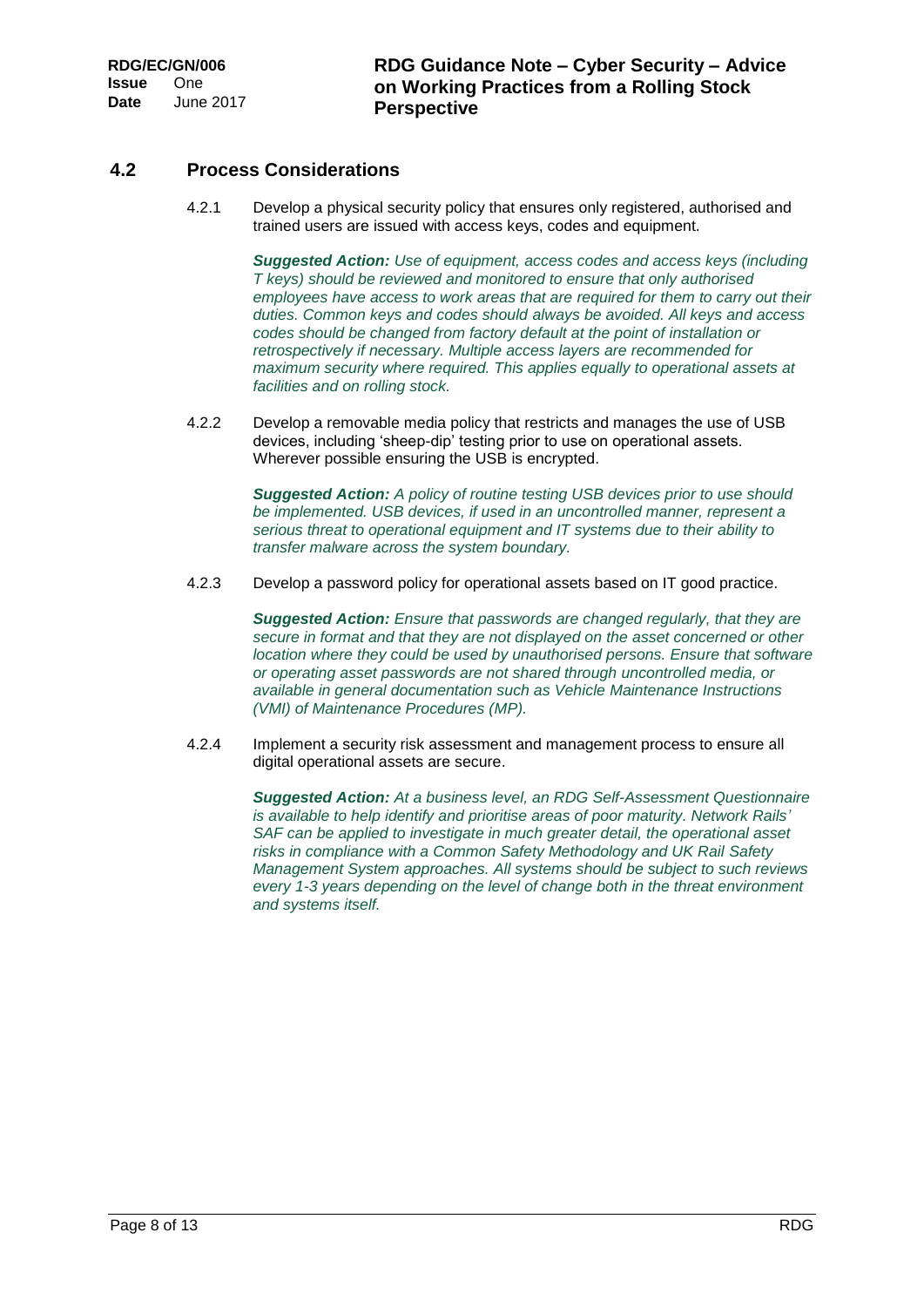4.2.5 Develop a security change control policy, or update existing safety change control mechanisms, to ensure that, when an operational asset is modified, security is considered in relation to the requested change.

> *Suggested Action: When an operational asset is updated or modified any safety implications should be carefully considered and analysed as part of a change control process. Change control processes should be updated to include a security assessment to ensure the security and safety of the asset is not compromised by the change, the NR SAF could be used as the risk assessment process to be triggered by the change control request.*

4.2.6 Apply an ISO27001: Information security management approach through a security control policy that ensures appropriate information assurance, from Lanyards to base IT security. This will help protect operational data assets throughout their lifecycle.

> *Suggested Action – IT Department: Where the extraction of personal or maintenance data is required from an operational asset; the use of the ISO27001 Standard should be applied to ensure that the data is protected in transit compliant with a recognised Standard. Management of all personal data must also comply with the European Union's General Data Protection Regulation (GDPR) by May 2018. Consider implementing a Data Processing Agreement (DPA) with the data owner/controller, by liaising with your organisation's Data Protection Office (DPO).*

> *Suggested Action – Maintainer: No personal data should be visible or accessible to the user when accessing train systems for maintenance, this includes passenger systems such as Wi-Fi because it would be a breach of GDPR and non-compliant with the principles of ISO27001. If the user finds any personal data, such as names, email addresses or passwords, while accessing train systems and extracting any system data, they must report the incident to the IT Department for immediate security action.*

4.2.7 Develop a Security Procurement Language policy and ensure supplier, leasing and maintenance contract requirements include the appropriate security policy clauses for both information and system protection.

> *Suggested Action: When specifying new assets, it is important to place security requirements within supplier contracts prior to contract award. RDG is working across the industry and key suppliers to develop a common commercial schedule that can be adapted to suit these circumstances. Until this is available a good document to obtain requirements from is the "United States (US) Department of Homeland Security ICS Procurement Requirements Guidance", which is available via the US Department for Homeland Security website.*

4.2.8 Develop interlinked Human Resources (HR) and IT Security processes that ensure all personnel accounts and access are removed at the point of contract termination.

> *Suggested Action: A change of job role or responsibilities generally results in a change of accountability. It is therefore important that there is a process for an employee's IT account to be reviewed for security requirements whenever a change of job role occurs. When a member of staff leaves a company, it is essential that all accounts associated with that employee are terminated with immediate effect to prevent ongoing unauthorised access to company systems.*

### <span id="page-8-0"></span>**4.3 Technology Considerations**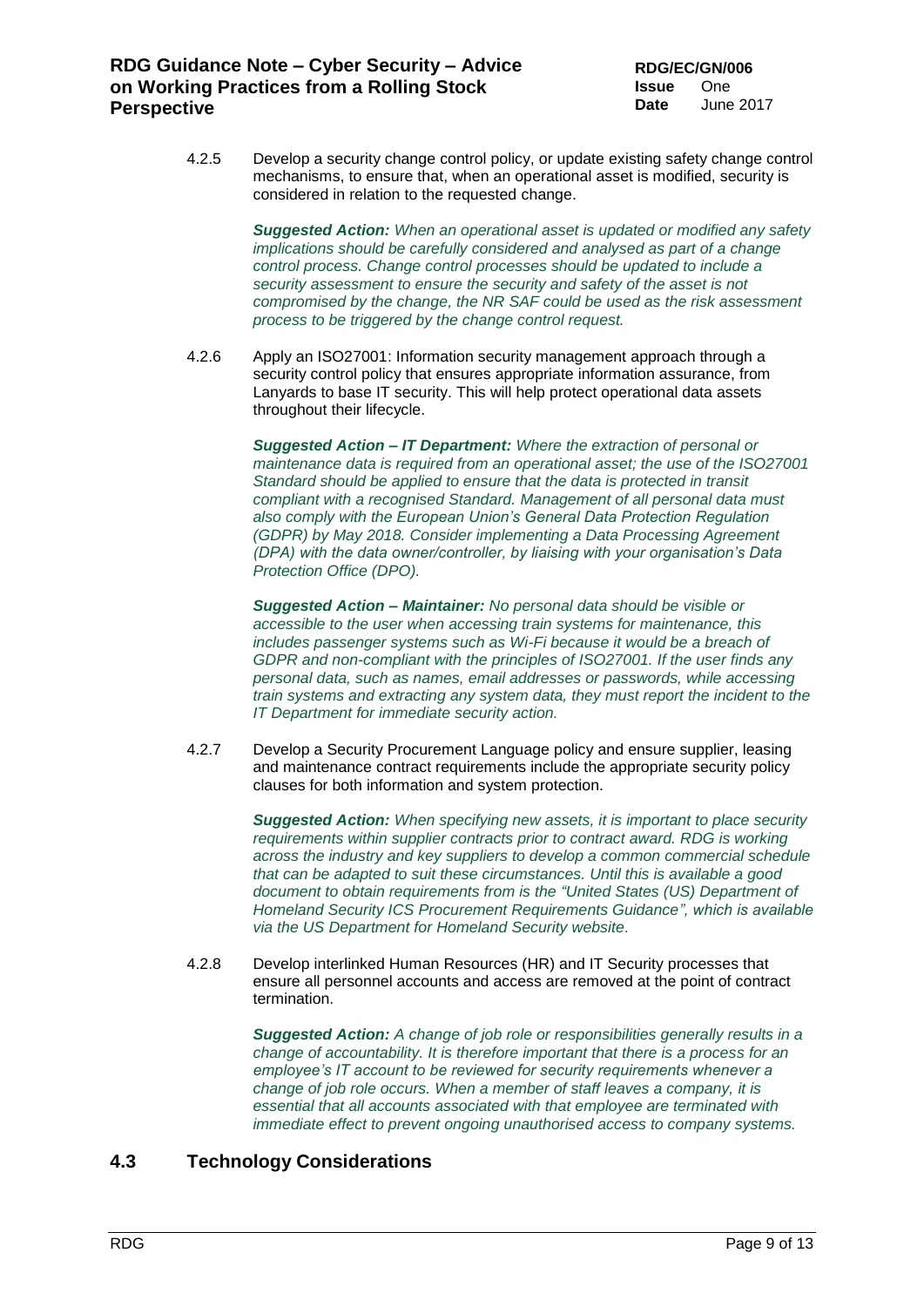4.3.1 Ensure that operational system passwords comply with the principle of least rule of privilege; ensuring engineering access is limited to required functionality.

> *Suggested Action: Users should only be given access to the minimum amount of software they are expected to use. Additional access should be subject to formal request and review. A further review would be required for a change of job role.*

4.3.2 Where possible restrict administrator rights to specified asset managers and IT managers.

> *Suggested Action: Users should not be able to make changes to configuration settings on computer systems, except where required as part of their duties when connecting to and communicating with traction and rolling stock components during maintenance.*

4.3.3 Legacy maintenance PCs whose operating systems cannot support vulnerability patching should be scheduled for replacement with IT supported hardware.

> *Suggested Action: All PCs should support Operating System (OS) vulnerability patching, if they are too old to support modern anti-virus protection they should be replaced as a priority.*

4.3.4 Where the requirements of 4.3.3 are not possible, machines should be regularly Anti-Virus scanned using controlled removable media.

> *Suggested Action: If a PC is unable to support vulnerability patching it should be regularly Anti-Virus scanned using removable media to ensure malware is not present on the PC.*

4.3.5 Dedicated laptops should be used for maintenance functions and conform to an IT hardened build specification, with all superfluous media and applications disabled or removed, such that it meets ISA/IEC 62443.

> *Suggested Action: Laptops represent a significant threat to operational systems if equipped with IT media applications such as email and internet. If a laptop is to be used in the maintenance environment it should only have the maintenance applications required for that specific function, and should not be used or connected in relation to general IT activities. Email or internet connection facilities should be removed or securely disabled.*

4.3.6 Laptops should be password protected and stored in a secure environment, ideally with end-point encryption to ensure confidential data is secure when at rest.

> *Suggested Action: Operators should keep maintenance laptops in a secure local environment when not in use and not allow employees to use them as personal equipment. All laptops should have individual passwords that are maintained compliant with a strong password policy as recommended in Process Considerations above.*

4.3.7 Develop and implement ISA/IEC 62443: Industrial Automation and Control Systems Security *– Network and system security* compliant operational asset architectures that ensure the appropriate network segregation between systems; e.g. proportionate passenger Wi-Fi, Remote Condition Monitoring and safety system segregation.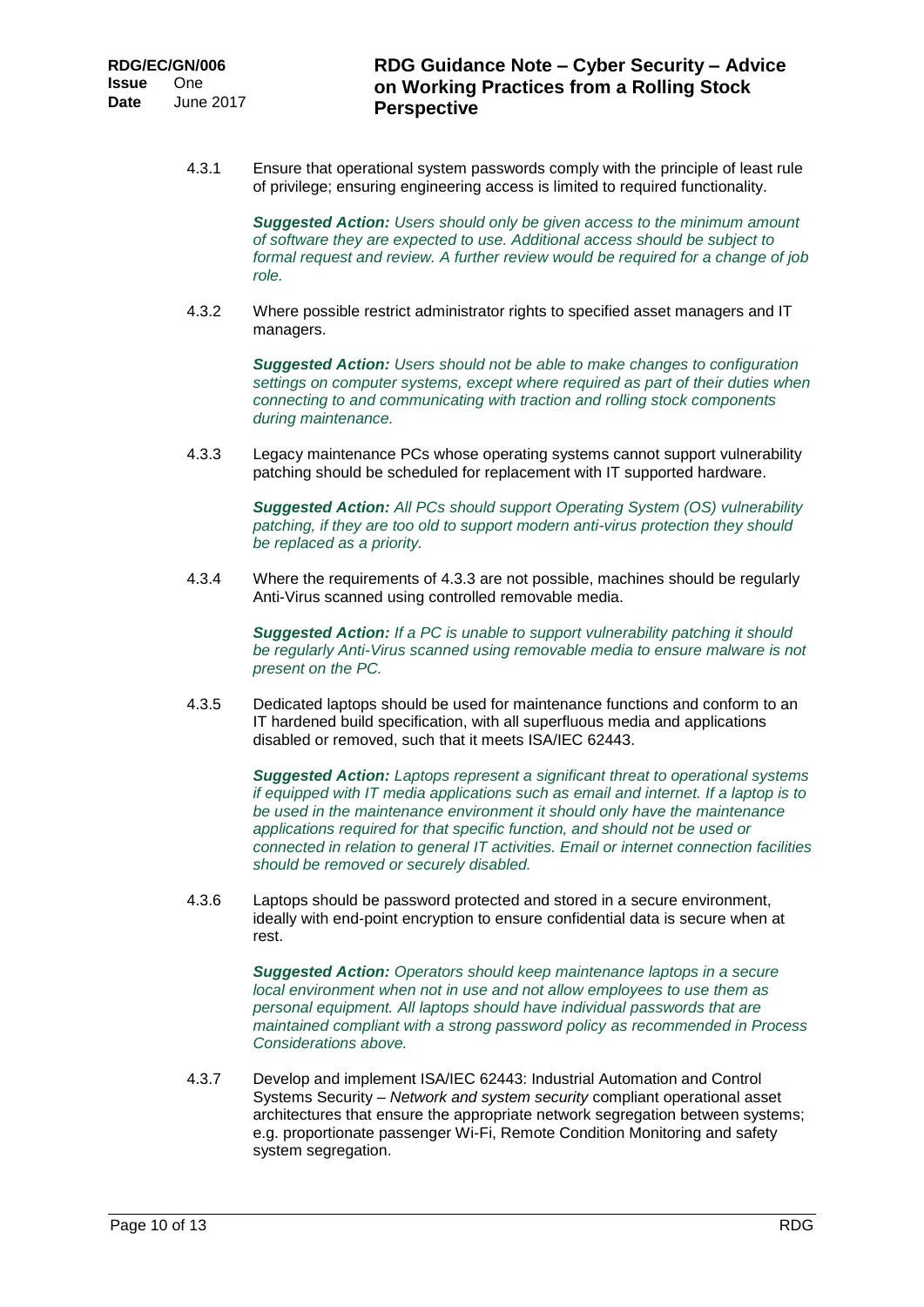*Suggested Action – System Design: To ensure security by design, asset network architectures should be layered and segregated to minimise the possibility and effect of a cyber security attack. ISA/IEC 62443 is the leading standard for assessing and architecting operational technology to secure from, and in the event of, a cyber security incident.*

*Suggested Action – Maintainer: While undertaking maintenance activities users may be required to modify train networks, either to make the train serviceable, or as part of an improvement activity. to meet security requirements. Because vital safety networks and non-vital passenger networks are required to be segregated, care should be taken when modifying train system networks to ensure that the integrity of this segregation is maintained. Connections between vital and nonvital networks should always be avoided. In addition, where installed, internal trains system firewall configurations should be regularly checked, validated and maintained to ensure sub-system segregation is compliant with the system design and security requirements.*

4.3.8 Avoid direct vendor connections for remote downloads; develop an ISA/IEC 62443 staged patch management architecture that includes a robust DMZ design and associated IT security ruleset. This should also comply with ISO27001.

> *Suggested Action: Vendor upload/download connections represent a significant threat to operational asset security because they bypass company security Firewalls. To reduce this risk to a minimum, direct connections should be prohibited and access should be routed through a unified security gateway controlled and monitored by the company IT Security function.*

4.3.9 Physically block media ports on critical assets to prevent access.

*Suggested Action: Key or tool accessed covers should be fitted to prevent access to serial/parallel/USB /RJ connections on operational assets. Where this is not possible ports should be physically decommissioned or an alternative secure location should be provided.*

4.3.10 Restrict use of "homemade or modified" connectors or cables that could cause damage to equipment or corrupt data being used.

> *Suggested Action: Manufacture of bespoke cables and connectors needs to be carefully controlled and assessed. It may be possible to unwittingly damage*  equipment, corrupt data or reconfigure functionality if plug and socket wiring *configurations are not as originally designed.*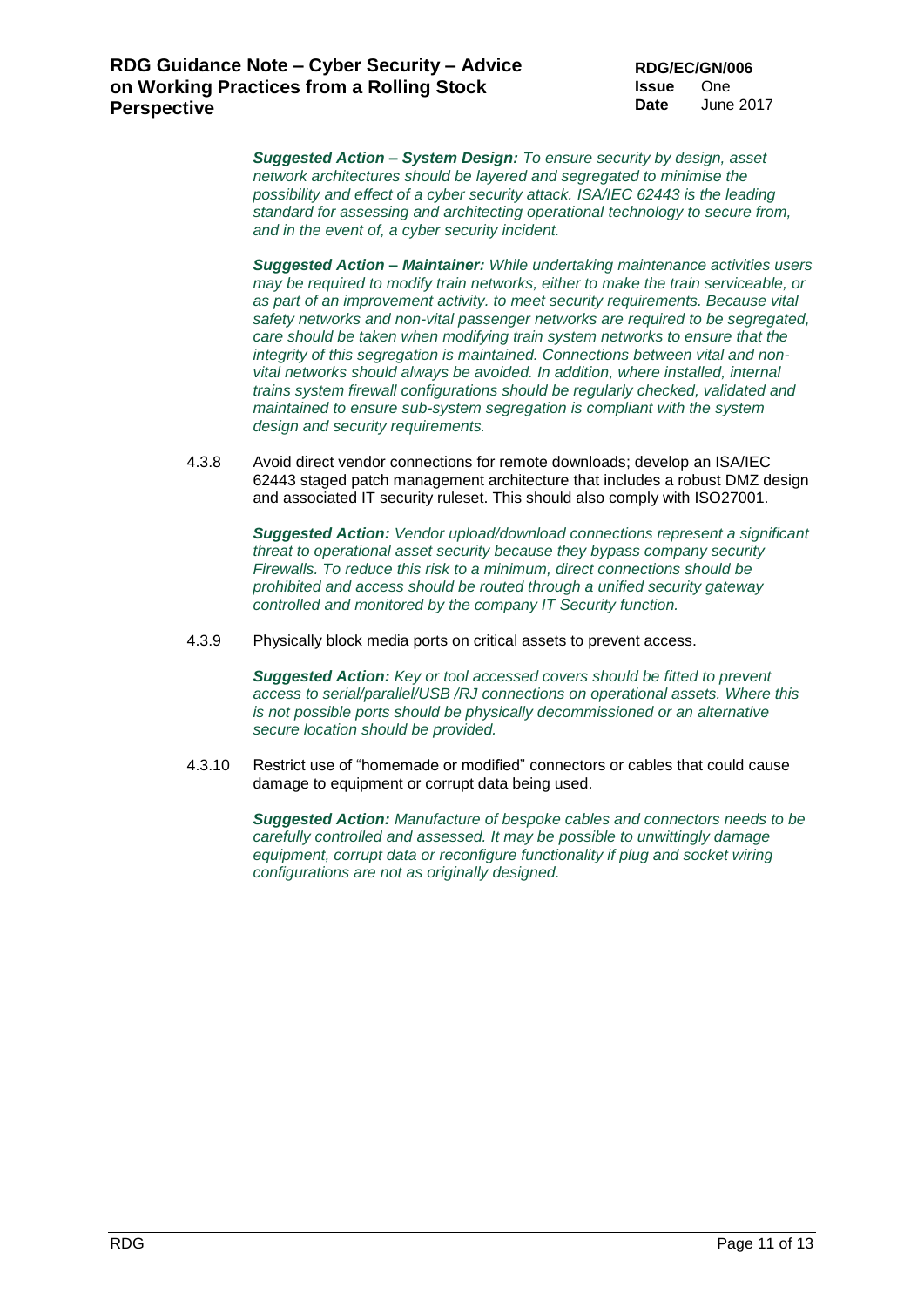# <span id="page-11-0"></span>**Appendix A Glossary (Abbreviations)**

| <b>Asset Architecture</b>         | The communication network architecture that connects<br>operational asset equipment, and third party and enterprise<br>networks.                                                                                                   |
|-----------------------------------|------------------------------------------------------------------------------------------------------------------------------------------------------------------------------------------------------------------------------------|
| AV                                | Anti-Virus                                                                                                                                                                                                                         |
| <b>Controlled Removable Media</b> | Typically, a USB or Maintenance laptop used to interact with an<br>operational asset, but used in compliance with a policy that<br>heavily restricts is use to its core function                                                   |
| <b>CREST</b>                      | The Council for Registered Ethical Security Testers.                                                                                                                                                                               |
| <b>CSSG</b>                       | Cyber Security Steering Group (Digital Railway)                                                                                                                                                                                    |
| <b>DFT</b>                        | <b>Department for Transport</b>                                                                                                                                                                                                    |
| <b>DMZ</b>                        | Also known as a Demilitarised Zone or a Perimeter Network -<br>used between an organisations external facing network and<br>larger untrusted networks, such as the internet.                                                       |
| <b>Facilities</b>                 | Stations, Depots and Sidings.                                                                                                                                                                                                      |
| <b>Network</b>                    | Communication network or data bearer.                                                                                                                                                                                              |
| <b>NR</b>                         | <b>Network Rail</b>                                                                                                                                                                                                                |
| <b>Operational Asset</b>          | A rolling stock asset maintained by engineering rather than an IT<br>function.                                                                                                                                                     |
| <b>Phishing</b>                   | Non-specific email containing a virus or web-link, requesting an<br>inappropriate response.                                                                                                                                        |
| <b>RACI</b>                       | A matrix that maps the terms 'Responsible Accounted Consulted<br>Informed' to specific roles or job descriptions with the aim of<br>mapping an effective security organisation.                                                    |
| <b>RDG</b>                        | <b>Rail Delivery Group</b>                                                                                                                                                                                                         |
| <b>RSSB</b>                       | Rail Safety & Standards Board                                                                                                                                                                                                      |
| <b>SAF</b>                        | Security Assurance Framework (Network Rail)                                                                                                                                                                                        |
| <b>Sheep Dip</b>                  | A process of checking a USB or Maintenance laptop by<br>connecting to an IT asset with up to date AV signatures to ensure<br>that the USB or laptop is not infected with malware prior to<br>connecting it to an operational asset |
| <b>Spear Phishing</b>             | Socially-engineered/target email containing a virus or web-link,<br>requesting an inappropriate response.                                                                                                                          |
| <b>Vulnerability Patching</b>     | A process whereby AV updates are applied to a PC or laptop to<br>ensure malware signatures are up to date                                                                                                                          |